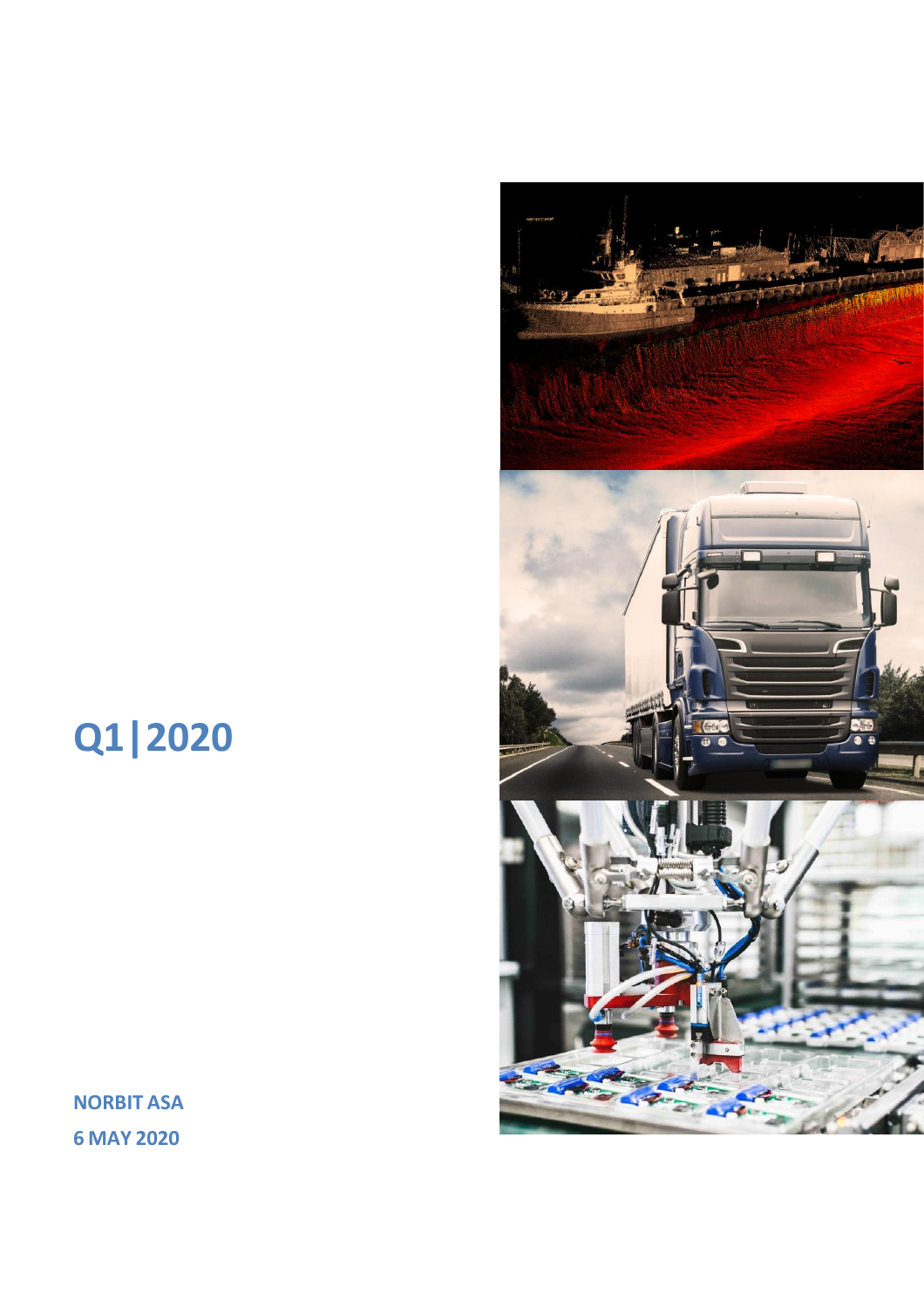

# **HIGHLIGHTS FOR THE FIRST QUARTER OF 2020**

*Numbers in parentheses refers to the corresponding period in the previous year.*

- Revenues for the first quarter of 2020, amounted to NOK 151.6 million (NOK 157.7 million), down 4 per cent from the first quarter of 2019
- EBITDA was NOK 16.0 million for the period (NOK 50.1 million), representing a margin of 11 per cent
- Award from a major energy company for a system for vessel traffic monitoring and early warning asset protection (SeaCOP eVTS)
- During the first quarter, the covid-19 situation caused major disruptions to the global economy
	- o On 27 March, NORBIT announced that some customer orders were postponed or reduced in all business segments and that uncertainty related to the medium-term outlook had increased significantly
	- o All segments were affected; segment Oceans experienced reduced activity, in particular due to its global exposure and low revenue visibility, while segments ITS and PIR were moderately affected this quarter
	- o NORBIT managed to maintain production and deliveries as requested by customers without significant deviations
	- o NORBIT has taken several precautionary steps to safeguard employees, operations and its financial position and is closely monitoring the situation

# **RECENT EVENTS**

- On 30 April, NORBIT announced the appointment of Per Kristian Reppe as new CFO
- On 7 April, the board of directors announced a revised proposal for dividend distribution due to the increased uncertainty caused by the corona pandemic
- On 4 May, NORBIT held its annual general meeting which approved the 2019 annual results, the board's dividend proposal, as well as other items

# **CONSOLIDATED KEY FIGURES1**

|                                                     | <b>First quarter</b> |       | <b>Full year</b> |
|-----------------------------------------------------|----------------------|-------|------------------|
| Amounts in million NOK (except percentages and EPS) | 2020                 | 2019  | 2019             |
|                                                     |                      |       |                  |
| Revenues                                            | 151.6                | 157.7 | 668.2            |
| EBITDA                                              | 16.0                 | 50.1  | 149.7            |
| <b>EBITDA</b> margin                                | 11%                  | 32%   | 22%              |
| <b>Adjusted EBITDA</b>                              | 16.0                 | 39.2  | 158.3            |
| Adjusted EBITDA margin (%)                          | 11%                  | 25%   | 24%              |
| EBIT                                                | 4.7                  | 40.6  | 102.9            |
| Profit for the period                               | 4.9                  | 34.0  | 77.3             |
| Earnings per share (EPS)                            | 0.09                 | 0.78  | 1.45             |

<sup>&</sup>lt;sup>1</sup> Definitions included on page 10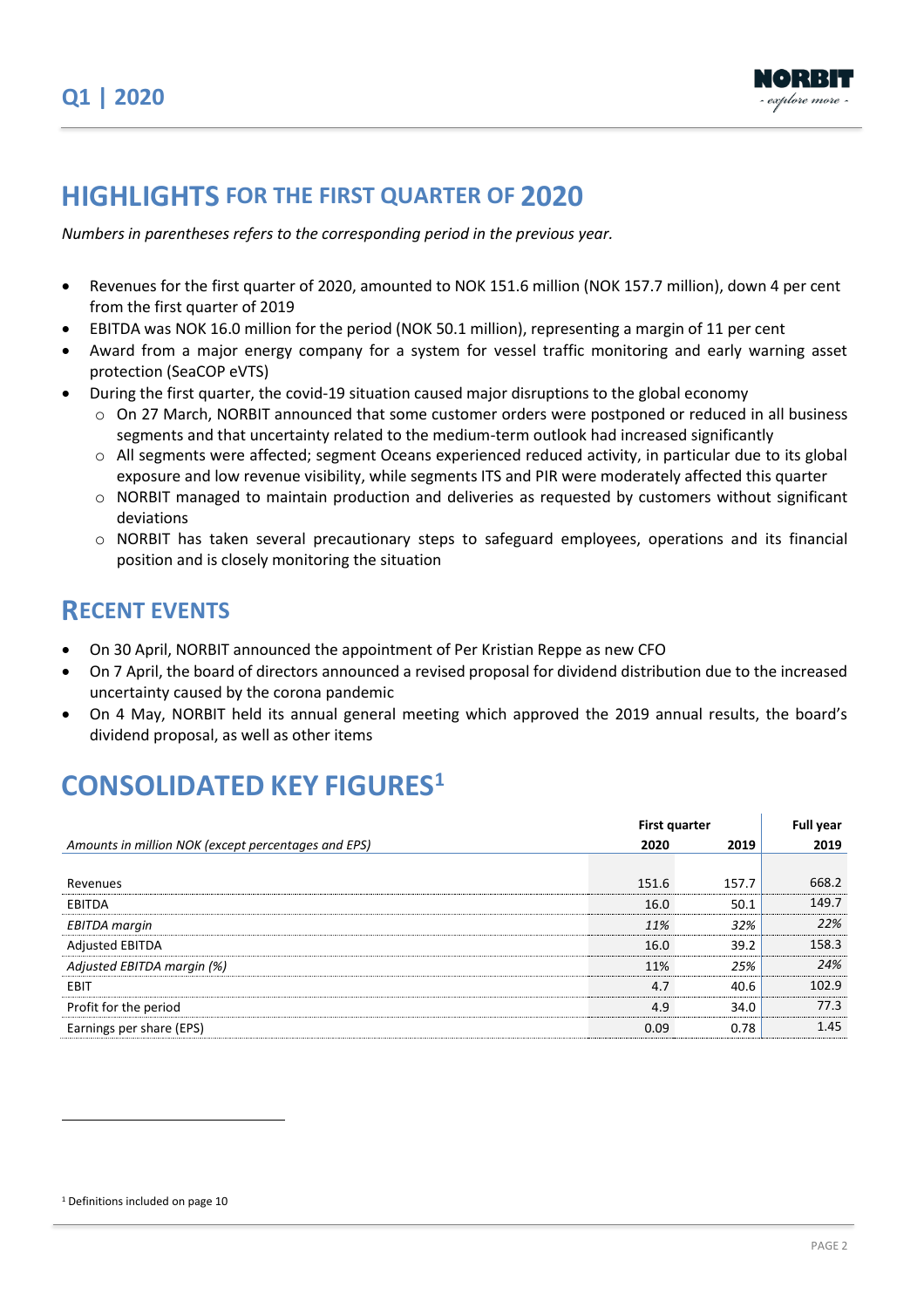

# **FINANCIAL REVIEW**

### **FINANCIAL RESULTS NORBIT ASA**

*Information in parentheses refers to the corresponding period in the previous year.*

### **Profit and loss**

**Revenues** for the first quarter of 2020 amounted to NOK 151.6 million (NOK 157.7 million), representing a 4 per cent decline compared to the corresponding quarter of 2019. Segment ITS delivered a 25 per cent revenue growth, while segment Oceans and PIR had approximately 12 and 8 per cent lower revenues respectively than for the same quarter last year. Further explanations are provided under the segment results.

**Total operating expenses** includes raw materials and change in inventories, employee benefit expenses, depreciation and amortisation expenses and other operating expenses. The total operating expenses for NORBIT amounted to NOK 146.9 million for the quarter (117.1 million). The expenses are lower than the NOK 158.7 million reported for the previous period, mainly due to lower activity resulting in reduced raw material expenses.

**Employee benefit expenses** amounted to NOK 41.7 million for the first quarter of 2020 (NOK 32.8 million), an increase from the first quarter of 2019. The increase can mainly be explained by a strengthening of the organisation throughout 2019, in particular within sales and marketing in the Oceans segment. The expenses are on the same level as for the previous quarter.

**EBITDA** amounted to NOK 16.0 million for the first quarter this year (NOK 50.1 million), corresponding to a margin of 11 per cent (32 per cent).

**Adjusted EBITDA** is EBITDA adjusted for items affecting comparability. As there were no items affecting comparability for the first quarter of 2020, adjusted EBITDA were the same as EBITDA for the periods. In the first quarter of 2019, the company had a one-off bargain purchase of NOK 10.9 million affecting the comparability, resulting in an adjusted EBITDA of NOK 39.2 million.

**Net financial items** amounted to NOK 1.2 million for the quarter (NOK 0.4 million), an increase of NOK 0.8 million from the first quarter of 2019. The items include a share of profit in associates of NOK 0.6 million and a positive contribution from agio of NOK 0.9 million. In addition, the company had interest expenses of NOK 0.3 million for the quarter, down from NOK 2.0 million for the first quarter last year, due to repayment of borrowings during 2019.

**Tax expense** for the quarter amounted to NOK 1.0 million (NOK 7.0 million). The company does not have taxes payable due to losses carried forward from previous acquisitions.

**Profit after tax** was NOK 4.9 million for the period (NOK 34.0 million).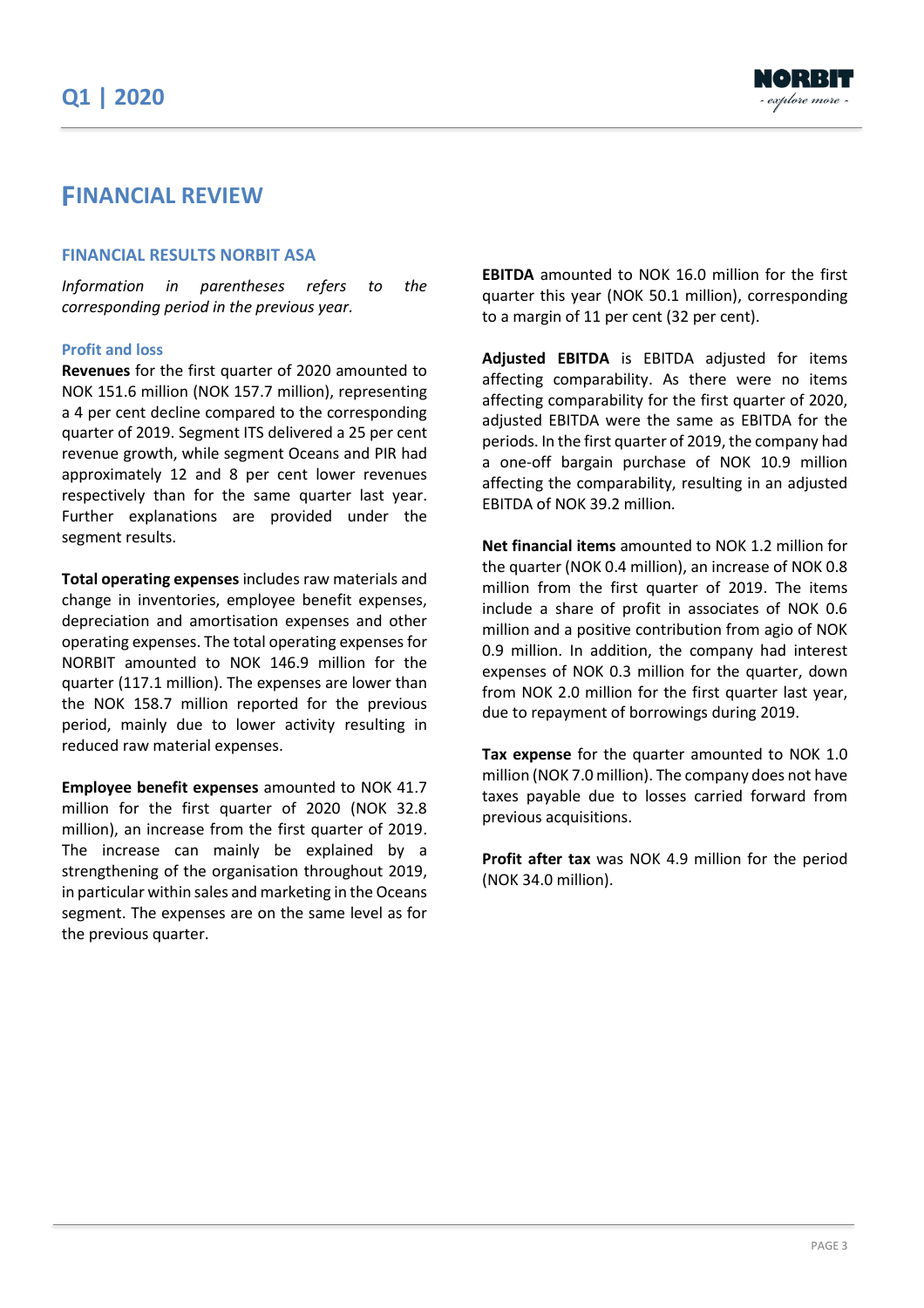

### **SEGMENTS**

*NORBIT ASA is organized in three operating segments; Oceans, Intelligent Traffic Systems (ITS) and Product, Innovation & Realization (PIR).*

*The Oceans segment delivers tailored technology solutions to the global maritime markets, the ITS segment offers tailored connectivity solutions based on short range communication technology to intelligent traffic systems, while the PIR segment enables in house multidisciplinary R&D and manufacturing.*

### *Oceans*

Oceans encompasses all NORBIT's knowledge and competence targeting the global maritime markets, including proprietary technology and solutions. The company offers ultra-compact sonars for a range of special applications including seabed mapping and hydrography. The company has further developed proprietary solutions and software for maritime and environmental monitoring. NORBIT is continuously working on expanding its offering in selected niches within the Oceans segment.

The segment has generally a low revenue visibility of 2-4 weeks, due to the short time from the company receives a customer order until delivery.

### **KEY FIGURES OCEANS**

|                               | <b>First quarter</b> | <b>Full year</b> |       |  |
|-------------------------------|----------------------|------------------|-------|--|
| <b>Amounts in NOK million</b> | 2020                 | 2019             |       |  |
| Revenues                      | 51.8                 | 58.9             | 249.0 |  |
| EBITDA                        | 5.0                  | 16.9             | 64.1  |  |
| EBITDA margin (%)             | 10%                  | 29%              | 26%   |  |
| <b>FRIT</b>                   | 2.1                  | 13.2             | 50.6  |  |
| EBIT margin (%)               | 4%                   | 22%              | 20%   |  |

**Revenues** for Oceans amounted to NOK 51.8 million for the first quarter of 2020 (NOK 58.9 million), which was 12 per cent lower than the revenues reported for the same period last year. The segment experience quarterly fluctuations in revenues due to a relatively high average unit price.

As previously communicated, revenues are normally lower for the first and third quarters of the year. The revenues are however lower than expected this quarter due to the covid-19 pandemic, which has resulted in lower activity, in particular in Asia, which was hit by the pandemic earlier than the rest of the world. The revenue from sale of sonars is lower than for the corresponding period last year.

The segment has succeeded in introducing its products and solutions into new market segments. The award announced in January 2020 for NORBIT Aptomar contributes to increased sale of this type of products and solutions.

**Operating expenses**, including employee expenses and other operating expenses, in the Oceans segment amounted to NOK 26.2 million for the first quarter of 2020 (NOK 18.5 million), an increase of NOK 7.7 million from the corresponding period of 2019, and NOK 5.3 million from the fourth quarter of 2019. The increase can primarily be explained by a larger organisation resulting in higher employee expenses, higher cost from foreign subsidiaries due to the weakening of the NOK against EUR and USD and increased provision for loss on receivables. The provision follows the increased uncertainty related to the implications of the covid-19 situation.

**EBITDA** for the Oceans segment amounted to NOK 5.0 million for the quarter (NOK 16.9 million), representing a margin of 10 per cent (29 per cent), a decline from the corresponding period of 2019. The lower margin is a result of the higher operating expenses mentioned above. The margin is expected to fluctuate between the quarters.

### **Award from major energy company**

In January 2020, NORBIT Aptomar, part of segment Oceans, was awarded a contract with an undisclosed international partner within the energy market for delivery of a system for vessel traffic monitoring and early warning asset protection, called SeaCOP eVTS.

The award was strategically important, as it proves NORBIT's business model, both with regards to broadening the application area of existing products and solutions, as well as benefiting on the sales and distribution platform when entering new markets.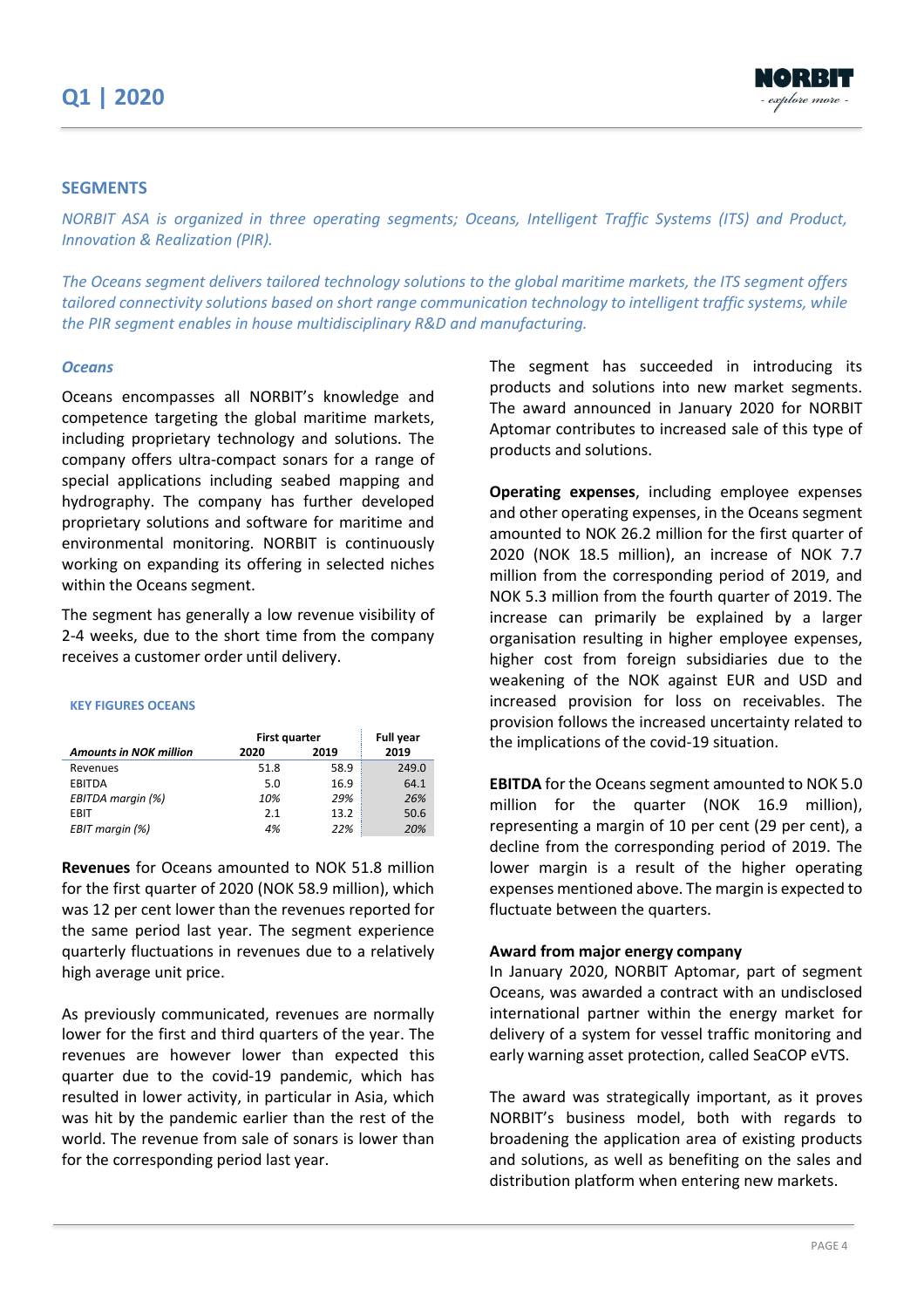

### **Strengthening of the market organisation**

Throughout 2019 and into 2020, segment Oceans strengthened its organisation in international sales and marketing functions, to position itself for further growth in selected geographies and verticals. This is in line with the company's strategy to broaden the product offering in the segment targeting the untapped potential of the sonar technology in the segment and the opportunities in expanding to new sub-markets. NORBIT has attracted several executives within sales and business development the last twelve months.

As previously communicated, a significant part of the group's R&D investments are sourced to broadening the product offering in the Oceans segment. The development projects progressed as planned during the first quarter.

### *Intelligent Traffic Systems (ITS)*

Intelligent Traffic Systems (ITS) is a leading provider of tailored connectivity solutions based on short range communication technology to intelligent traffic systems and truck applications.

### **KEY FIGURES ITS**

|                               | <b>First quarter</b> | <b>Full year</b> |       |  |  |
|-------------------------------|----------------------|------------------|-------|--|--|
| <b>Amounts in NOK million</b> | 2020                 | 2019             |       |  |  |
| Revenues                      | 45.2                 | 36.0             | 186.3 |  |  |
| EBITDA                        | 16.5                 | 16.8             | 83.1  |  |  |
| EBITDA margin (%)             | 37%                  | 47%              | 45%   |  |  |
| <b>FRIT</b>                   | 13.0                 | 15.4             | 69.9  |  |  |
| EBIT margin (%)               | 29%                  | 43%              | 38%   |  |  |

**Revenues for ITS** amounted to NOK 45.2 million for the first quarter of 2020 (NOK 36.0 million), up by 25 per cent from the corresponding period of 2019 and slightly down from the previous quarter. The increase can be explained by the increase in deliveries of new products on long-term contracts during 2019.

Due to the covid-19 situation, some of the automotive factories in Europe closed during March, which moderately affected the ITS segment as some customer orders were temporarily stopped or reduced. Still, the ITS segment maintained deliveries on most contracts in the quarter without any significant delays.

**Operating expenses** in ITS amounted to NOK 9.4 million for the quarter (NOK 9.3 million), in line with the expenses reported for the corresponding period last year, and slightly down from the NOK 10.5 million reported for the previous quarter.

**EBITDA** for the first quarter of 2020 for the ITS segment amounted to NOK 16.5 million (NOK 16.8 million), representing a margin of 37 per cent (47 per cent). The lower margin can mainly be explained by a different product mix in the quarter.

### *Product Innovation & Realization (PIR)*

The Product Innovation and Realization segment (PIR) offers R&D services and contract manufacturing services to long-term key clients. In addition, the segment sells products based on proprietary technology, including special instrumentation based on radar, radio frequency and embedded signal processing technology. NORBIT has manufacturing facilities in Røros and Selbu in Norway. The facility in Røros has a high degree of robotization, enabling high productivity and efficiency. PIR's revenues are dependent on allocation of the production capacity between internal segments and contract manufacturing for external customers.

#### **KEY FIGURES PIR**

|                               | <b>First quarter</b> | <b>Full year</b> |       |  |  |
|-------------------------------|----------------------|------------------|-------|--|--|
| <b>Amounts in NOK million</b> | 2020                 | 2019             |       |  |  |
| Revenues                      | 63.0                 | 68.5             | 259.9 |  |  |
| <b>EBITDA</b>                 | $-1.7$               | 7.9              | 22.6  |  |  |
| EBITDA margin (%)             | $-3%$                | 12%              | 9%    |  |  |
| EBIT                          | $-6.2$               | 3.8              | 4.4   |  |  |
| EBIT margin (%)               | $-10%$               | 6%               | 2%    |  |  |

**Revenues for PIR** amounted to NOK 63.0 million for the first quarter of the year (NOK 68.5 million), 8 per cent lower than for the corresponding period last year and 5 per cent lower than the previous quarter. The reduction in revenues from the first quarter of 2019, can be explained by lower sales of R&D services. Despite the implications of the covid-19 situation, revenues from contract manufacturing increased this quarter compared to the corresponding quarter last year.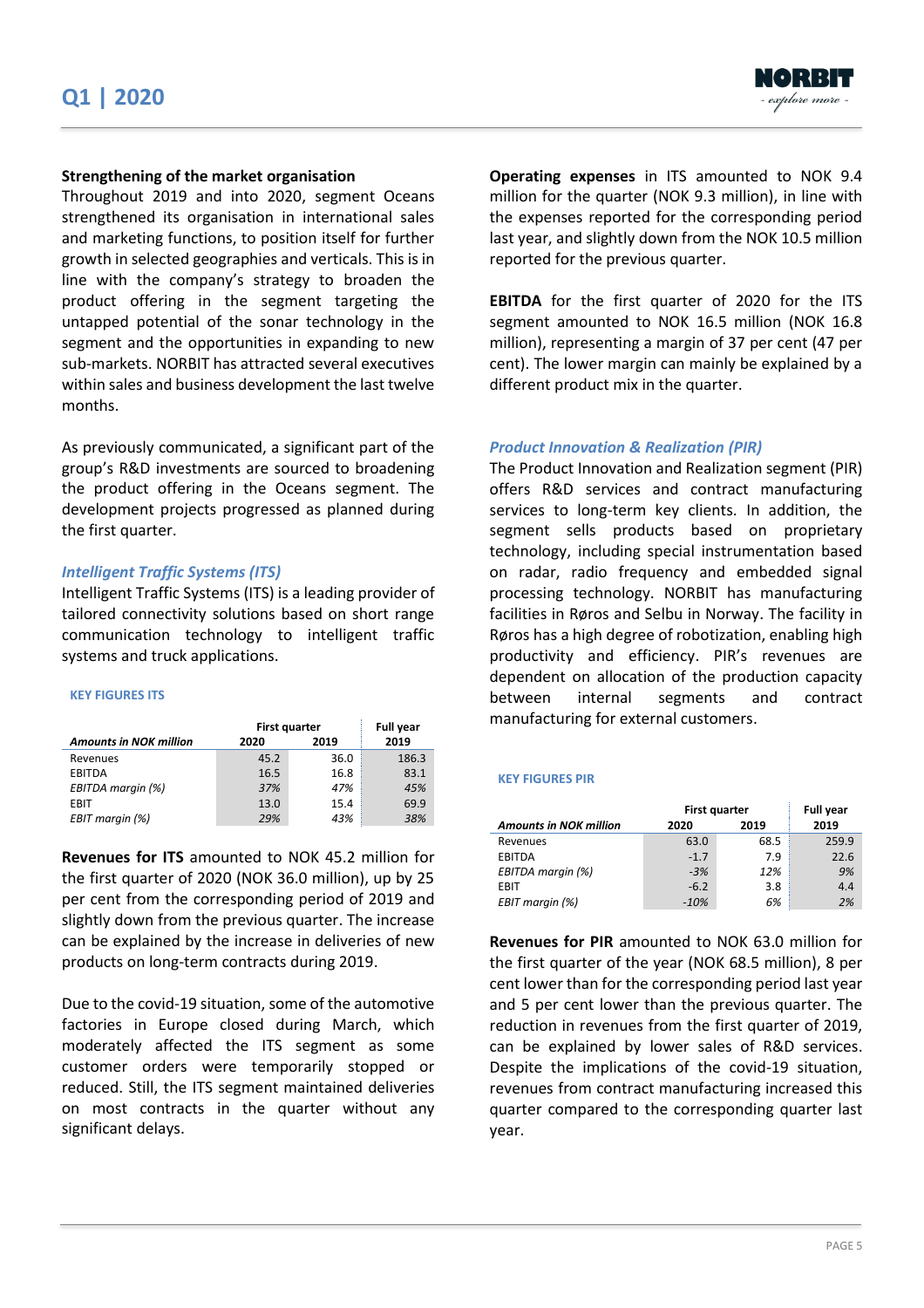

**Operating expenses** for the PIR segment amounted to NOK 33.3 million for the quarter (NOK 22.5 million). The increase from the first quarter last year is a result of higher manufacturing activity, more personnel and higher other operating expenses following the increased activity level. In addition, NORBIT Ablepay was included in the accounts from the second quarter of 2019. As for the Oceans segment, the PIR segment has strengthened its organisation during the last year to capitalise on the growth opportunities for the company.

The expenses are also NOK 3.1 million higher than the previous quarter, partly explained by a provision made for loss on receivables for the segment due to the increased uncertainty related to the covid-19 situation, increased freight costs and a project for optimisation of production processes.

**EBITDA** for the PIR segment amounted to minus NOK 1.7 million for the first quarter of 2020 (NOK 7.9 million), representing a margin of minus 3 per cent (12 per cent).

As for the other business segments, the margin for the quarter fluctuates depending on the product mix sold. In the first quarter of 2020, a high share of the revenues came from contract production, while the segment delivered on a large and profitable project including R&D services in the corresponding quarter of 2019.

### **FINANCIAL POSITION AND LIQUIDITY**

### **Consolidated financial position**

**Assets** amounted to NOK 636.4 million at 31 March 2020, up from NOK 600.0 million at 31 December 2019.

**Invested R&D** during the first quarter of 2020 was NOK 19.8 million, representing 12 per cent of revenues. The capital expenses primarily relate to investments in broadening the product offering in the Oceans segment as previously communicated. The 12 per cent is higher than the range of 8 to 10 per cent communicated by the company in the report for the fourth quarter of 2019. The investments are proceeding according to plan, although revenues are somewhat lower than expected for the quarter. For the first quarter of 2019, R&D investments amounted to NOK 20.8 million, including NOK 7.9 million related to the acquisition of AblePay.

**Inventories** amounted to NOK 159.7 million at the end of the first quarter, down from NOK 167.8 million at the end of the previous quarter. As previously communicated, the company keeps extra inventory of electronic components to maintain flexibility and to avoid unnecessary fluctuations in deliveries caused by volatile supply. This has proven to be a successful strategy, in particular in the challenging situation created by covid-19, impacting both production of components and logistics.

**Accounts receivables** were NOK 156.6 million at 31 March 2020, up from NOK 149.9 million at 31 December 2019. The increase is explained by higher value on receivables in foreign currencies, due to the weakening of the NOK against EUR and USD.

Based on the increased uncertainty following the covid-19 situation, the company has increased the provisions for loss on receivables in the quarter.

**Bank deposits** amounted to NOK 25.1 million at 31 March 2020, up from NOK 21.7 million at 31 December 2019.

**Total equity** amounted to NOK 448.4 million at the end of the quarter, up from NOK 443.6 million at the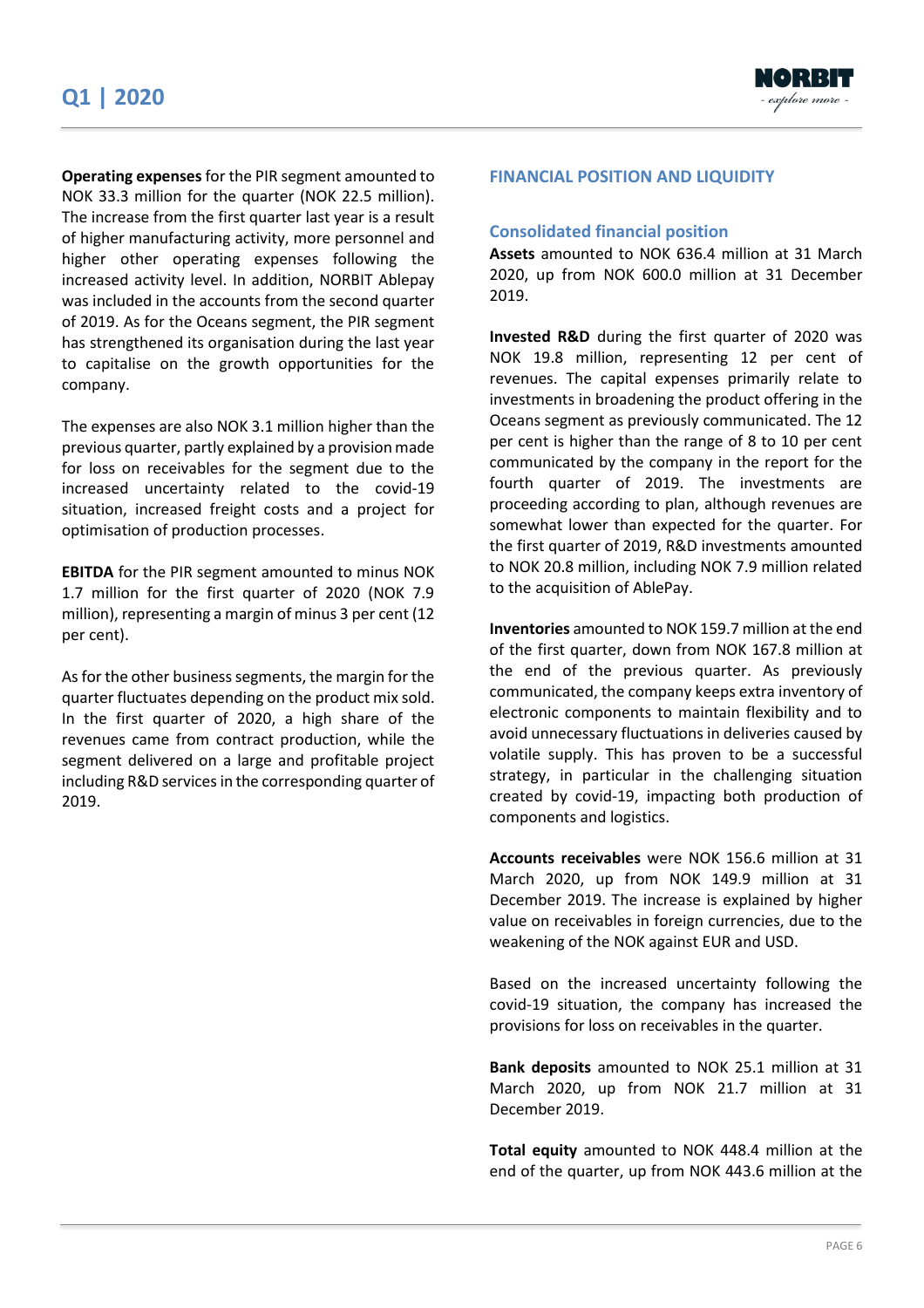

end of 2019, representing an equity ratio of 70.5 per cent.

**Total comprehensive income** increased the equity by NOK 4.8 million for the period, compared to NOK 34.0 million for the corresponding period of 2019.

During the first quarter of 2020, NORBIT has drawn NOK 32.1 million of its long-term bank facility of NOK 150.0 million. The company has an undrawn shortterm bank facility of NOK 130.0 million.

### **Consolidated cash flow**

**Operating activities** generated a cash flow of NOK 9.8 million for the first quarter of 2020 (NOK 12.7 million), including a net increase in the working capital of NOK 6.8 million (increase of NOK 26.9 million). The change in working capital includes an increase in trade receivables of NOK 6.7 million, a decrease in inventories of NOK 8.1 million, a decrease in trade payables of NOK 10.7 million and an increase in accruals of NOK 2.5 million.

**Investing activities** led to a cash outflow of NOK 37.4 million for the first quarter of the year (NOK 24.6 million). The investments include NOK 8.0 million related to the expansion of the facilities at Røros and NOK 9.6 million related to the machinery and equipment, as well as NOK 19.8 million related to R&D (intangible assets). The R&D investements are primarily expenses related to broadening the product offering in segment Oceans, as mentioned above.

**Financing activities** generated a positive cash flow of NOK 31.1 million for the first quarter of 2020 (NOK 7.0 million), including proceeds from long-term borrowings of NOK 32.7 million. Repayment of borrowings and change in overdraft facility represents NOK 1.6 million of the total cash flow from financing activities.

# **UPDATE ON THE COVID-19 SITUATION**

On 27 March 2020, NORBIT published a business update related to the implications of the corona pandemic (covid-19) on the company's operations.

NORBIT's highest priority is the safety and well-being of its employees and customers, and the company has introduced several precautionary measures to safeguard its people, operations, as well as its financial position.

In the report for the fourth quarter of 2019, the company communicated that it had experienced lower visibility in customer orders from the European automotive industry, resulting from a reported decline in the demand for heavy trucks in 2020. Since then, several of the large European truck manufacturers, has announced temporary closure of its production facilities due to the covid-19 situation. As of the end of April, some of these have communicated that the facilities will gradually resume production in May.

As announced, NORBIT has experienced that some customer orders are postponed or reduced in all business segments, and that uncertainty related to the short to medium-term outlook has increased. Also, due to restrictions imposed by national authorities, both in Norway and other countries, the company has experienced some delays in the import of components and export of goods. Despite this, NORBIT has been able to maintain production at its facilities in Røros and Selbu.

The management of NORBIT is closely monitoring the situation and is on an ongoing basis considering implementing further measures to scale its operations to reduce costs and adapt to the market situation following the covid-19 pandemic.

# **SHARE INFORMATION**

On 20 June 2019, NORBIT ASA had its first day of listing at the Oslo Børs (Oslo Stock Exchange) under the symbol NORBIT.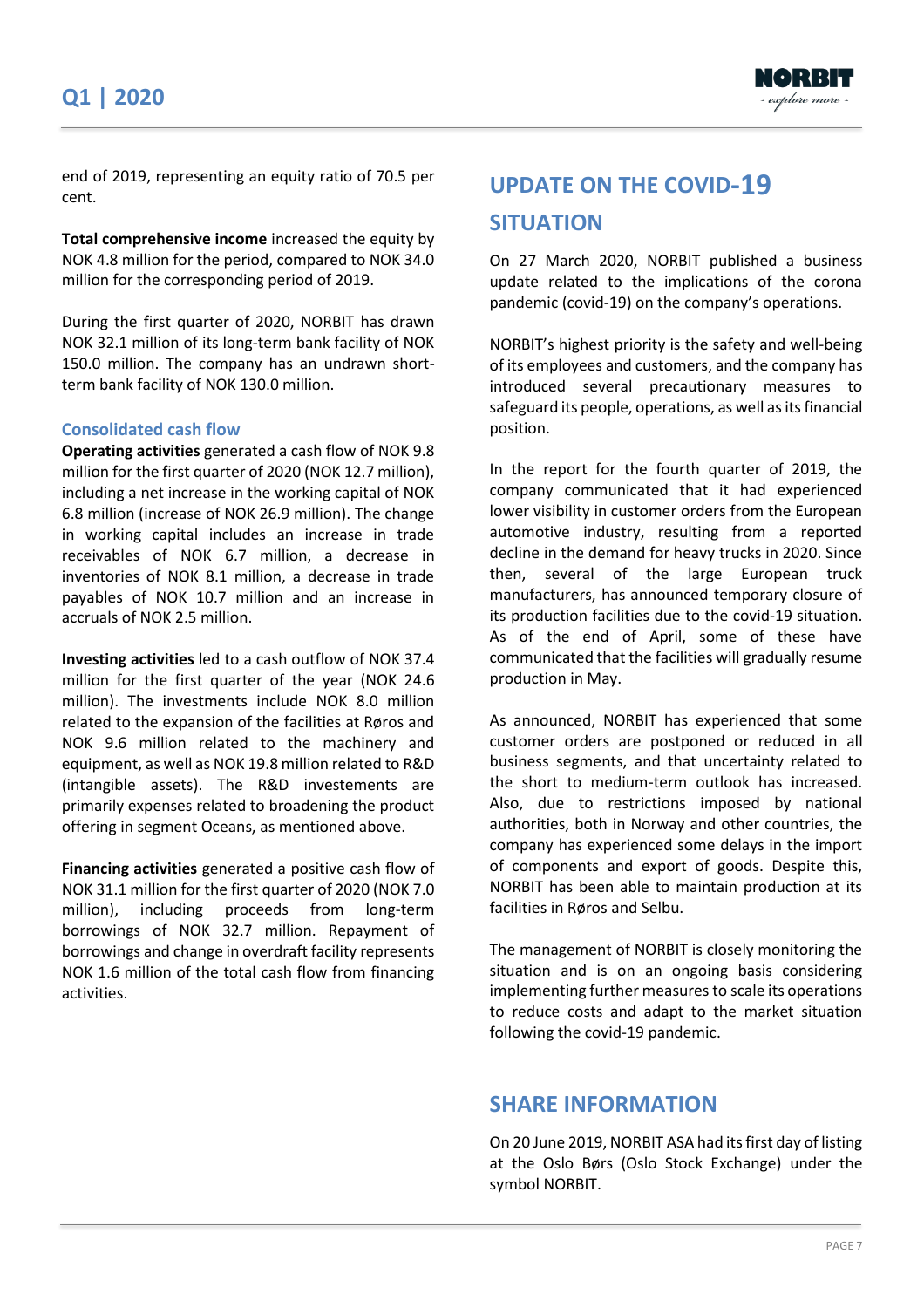

In the first quarter of 2020, the share traded between NOK 20.40 and NOK 14.40 per share, with a closing price of NOK 14.60 at 31 March 2020.

As of 5 May 2020, the company had a total of 1,455 shareholders, of which the 20 largest shareholders held 82.38 per cent of the total outstanding shares.

The company has a total of 56,786,918 issued and outstanding shares.

On 4 May 2020, NORBIT held its annual general meeting. The general meeting approved the annual accounts and the board's proposal for dividend distribution. The general meeting elected a nomination committee consisting of Reidar Stokke (chair), Berit Rian and Janniche Fusdahl.

# **RECENT EVENTS**

On 30 April, NORBIT announced the appointment of Per Kristian Reppe as new CFO of the company. He will join the team from no later than 1 August 2020.

Reppe has experience from finance, strategy, business development and investor relations, and he is currently CFO of Abelee, a Norwegian data science company, which is part of the Aker Group. Prior to this, he spent five years with Aker ASA as an investment manager and head of investor relations. He has also been a senior associate at Arkwright and an equity analyst with Pareto Securities. Reppe holds a master's degree from the Norwegian School of Economics (NHH) with major in financial economics.

On 7 April 2020, the board of directors of NORBIT announced a revised proposal for dividend. The board proposed to the annual general meeting to reduce the dividend from NOK 0.60 per share announced on 14 February 2020 to NOK 0.30 per share. In addition, the board proposed that it was given an authorisation from the general meeting to resolve additional distributions of dividends up to NOK 0.30 per share based on the annual accounts for the financial year 2019 if the board considers this to be appropriate at a later time.

The revised proposal followed the increased uncertainty resulting from the covid-19 situation. Although NORBIT has a solid financial position, the board wanted to maintain the company's financial flexibility. The annual general meeting approved the board's proposal, as noted above.

# **OUTLOOK**

Going into 2020, the covid-19 situation has caused major disruptions to the world economy. Across all continents, people, businesses and governments are struggling to cope with the immediate crisis and to come to grips with the longer-term effects. In addition to the increased uncertainty, the covid-19 situation has resulted in a significant drop in the oil price. Although NORBIT is not largely exposed to the oil and gas industry, the development in this sector could have implications for the company to some extent.

At this point in time, it is difficult to predict the longer term consequences of the covid-19 pandemic. The uncertainty for the medium term has increased significantly and 2020 is expected to be challenging. However, NORBIT remains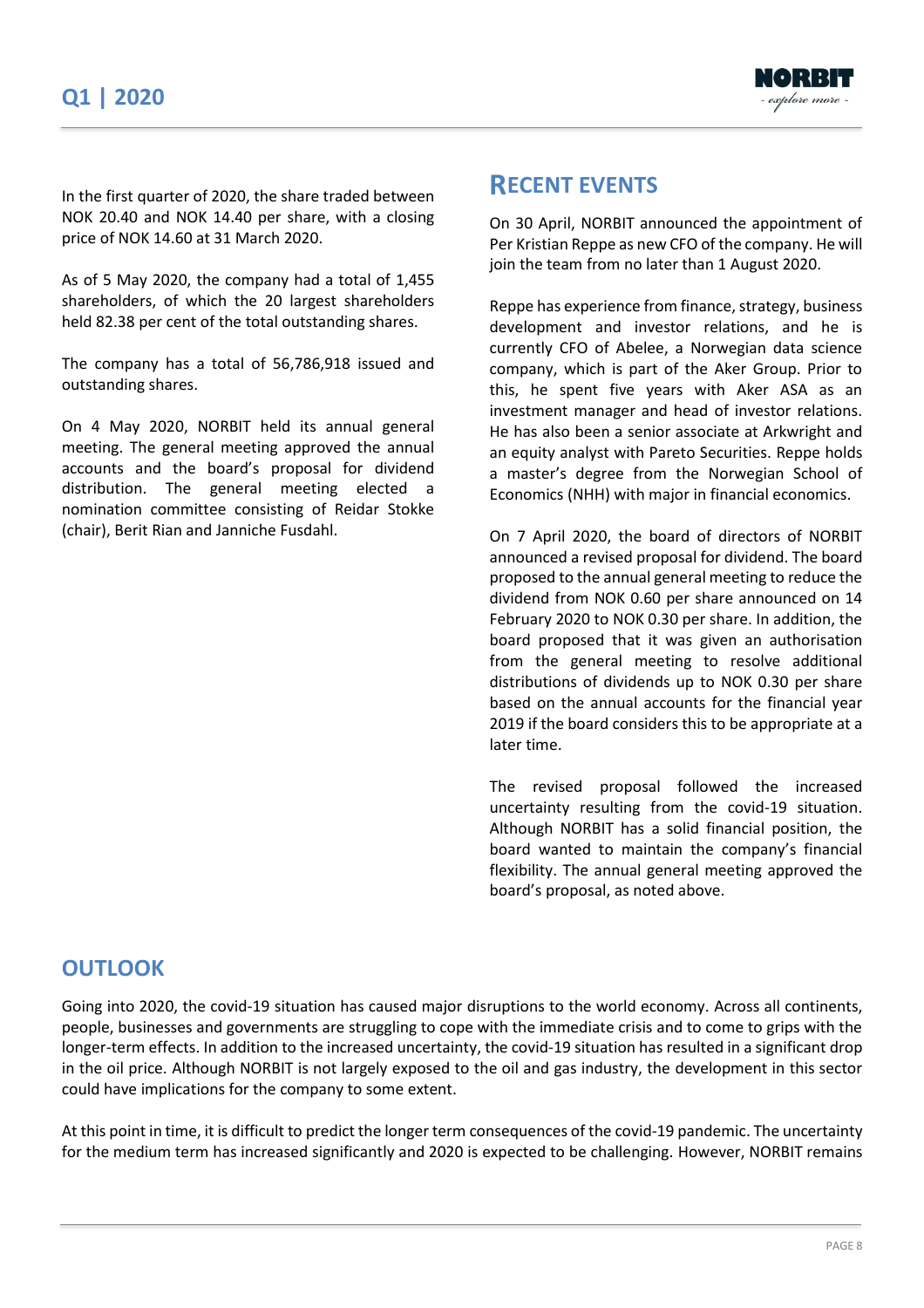

positive about its long-term market outlook and is therefore maintaining most of its investment programmes, to position the company for further growth on the other side of this extraordinary situation.

Segment Oceans experienced reduced activity in the first quarter this year following the covid-19. The segment has a global exposure, and in general low revenue visibility due to the short time from the company receives a customer order until delivery. The uncertainty related to the market outlook for 2020 for segment Oceans has increased significantly due to the covid-19. However, although 2020 is expected to be challenging, NORBIT maintains its strategy of investing in broadening the product offering to capitalise on a strong global sales and distribution network.

Segment ITS was less impacted than Oceans in the first quarter, partly due to its European exposure and partly due to the different contract structure. NORBIT expects meanwhile, that the segment will be increasingly affected going forward, since some automotive factories in Europe are temporarily closed and some projects are put on hold, thus reducing customers' visibility, which result in customers being increasingly cautious in placing new orders.

Segment PIR is experiencing high uncertainty with regards to the covid-19 situation. The segment's contract manufacturing activities are largely exposed to the automotive industry, while the sale of R&D services to some extent is exposed to the oil and gas industry or related industries. However, the expansion of the company's production facility at Røros is progressing as planned, enabling increased flexibility and scalability.

The board of directors and management is closely monitoring the market developments, with the goal of maintaining the company's financial robustness during this challenging period. This includes close monitoring of the expenses and investments and ongoing considerations related to capacity adjustments and cost reductions. At the same time, the company will also prepare for the aftermath of the covid-19, thus continue its strategy to invest in broadening of the product offering to create a sound foundation for growth and long-term value creation.

For 2020, it is expected that the revenues and the EBITDA margin will deviate from the company's long-term targets. However, NORBIT has a strong financial position and its diversified product offering, targeting different industries and geographies, makes the company robust. The board of directors therefore maintains the long-term financial targets.

Finn Haugan

Chairperson

Trond Tuvstein

Board member

**Trondheim, Norway, 5 May 2020 The Board of Directors and CEO NORBIT ASA**

 $\forall$ nc $\forall$ 

Bente Avnung Landsnes Deputy Chairperson

lart Coll Marit Collin

Board member

Tom Solberg Board member

Per Weisethaunet CEO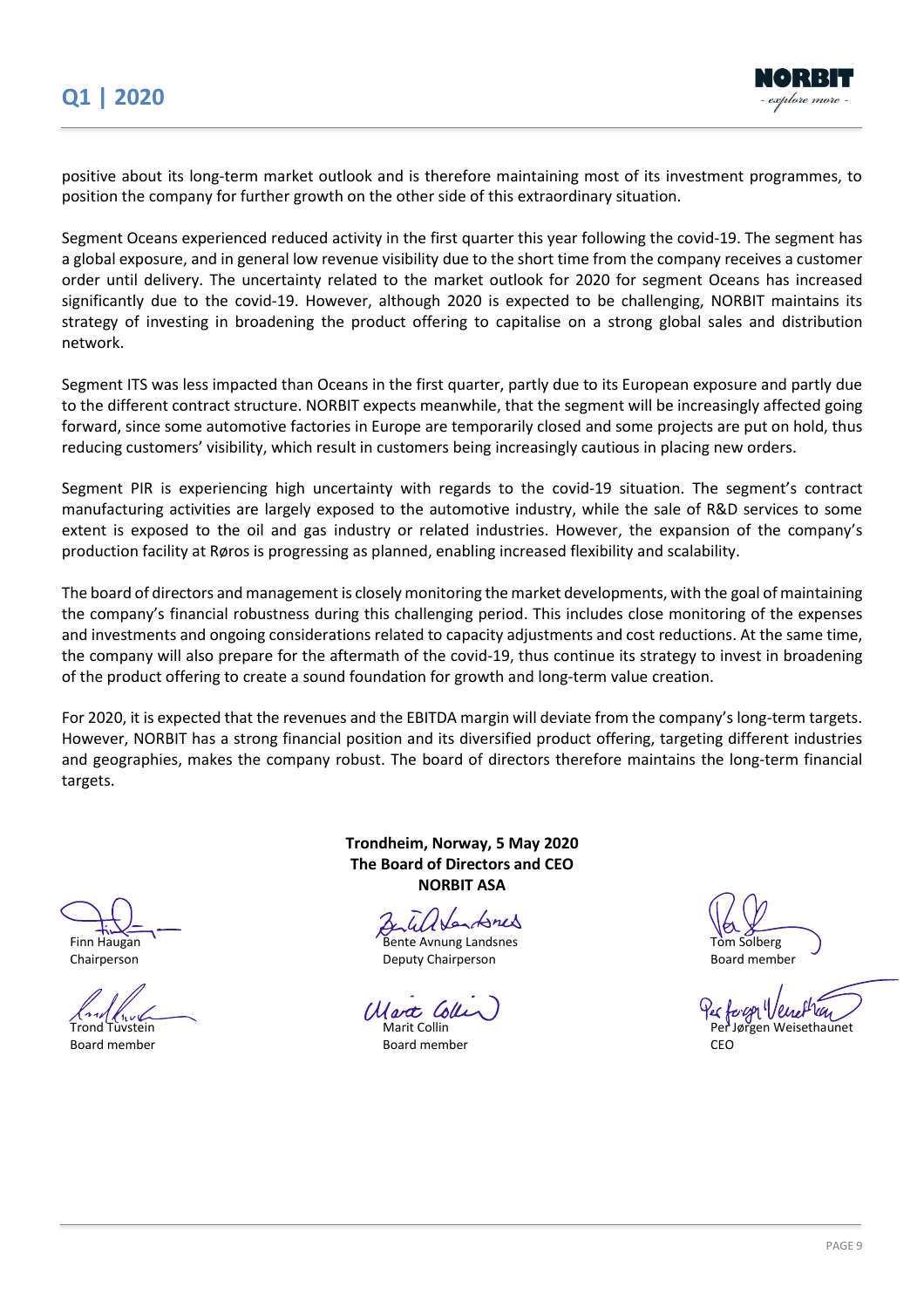

# **DEFINITIONS OF ALTERNATIVE PERFORMANCE MEASURES NOT DEFINED BY IFRS**

| <b>EBITDA</b>                               | Earnings before interest, tax, depreciation and amortization. EBITDA is a key performance<br>indicator that the company considers relevant for understanding the generation of profit<br>before investments in fixed assets.                                                                                                                                   |
|---------------------------------------------|----------------------------------------------------------------------------------------------------------------------------------------------------------------------------------------------------------------------------------------------------------------------------------------------------------------------------------------------------------------|
| <b>EBITDA margin</b>                        | EBITDA as a percentage of net sales. The EBITDA margin is a key performance indicator that<br>the company considers relevant for understanding the profitability of the business and for<br>making comparisons with other companies.                                                                                                                           |
| <b>EBIT</b>                                 | Earnings before interest and tax. EBIT is a key performance indicator that the company<br>considers relevant, as it facilitates comparisons of profitability over time independent of<br>corporate tax rates and financing structures. Depreciations are included, however, which is a<br>measure of resource consumption necessary for generating the result. |
| <b>EBIT margin</b>                          | EBIT as a percentage of net sales. The EBIT margin is a key performance indicator that the<br>company considers relevant for understanding the profitability of the business and for<br>making comparisons with other companies.                                                                                                                               |
| <b>Items affecting</b><br>comparability     | Items affecting comparability includes costs related to the planned IPO, transaction costs<br>related to acquired entities, including release of negative goodwill from acquisitions,<br>severance costs and other normalisations such as divestment of real estate, closing of<br>facilities, unscheduled raw material production stops and other.            |
| <b>Adjusted (adj.) EBITDA</b>               | Normalised earnings before interest, tax, depreciation and amortization (i.e. items affecting<br>comparability and deviations are added back). Adjusted EBITDA is a key performance<br>indicator that the company considers relevant for understanding earnings adjusted for items<br>that affect comparability.                                               |
| <b>Adjusted (adj.) EBITDA</b><br>margin (%) | EBITDA before items affecting comparability as a percentage of net sales. The adjusted<br>EBITDA margin is a key performance indicator that the company considers relevant for<br>understanding the profitability of the business and for making comparisons with other<br>companies.                                                                          |
| <b>Operating cash flow</b>                  | Earnings before interest and tax, adjusted for items not affecting cash flow and changes in<br>operating capital. Operating cash flow is a key performance indicator that shows the<br>contributions of the business to the cash flow for financing of investments and acquisitions.                                                                           |
| <b>Equity ratio</b>                         | Total equity in relation to total assets. The equity ratio is a key performance indicator that<br>the company considers relevant for assessing its financial leverage.                                                                                                                                                                                         |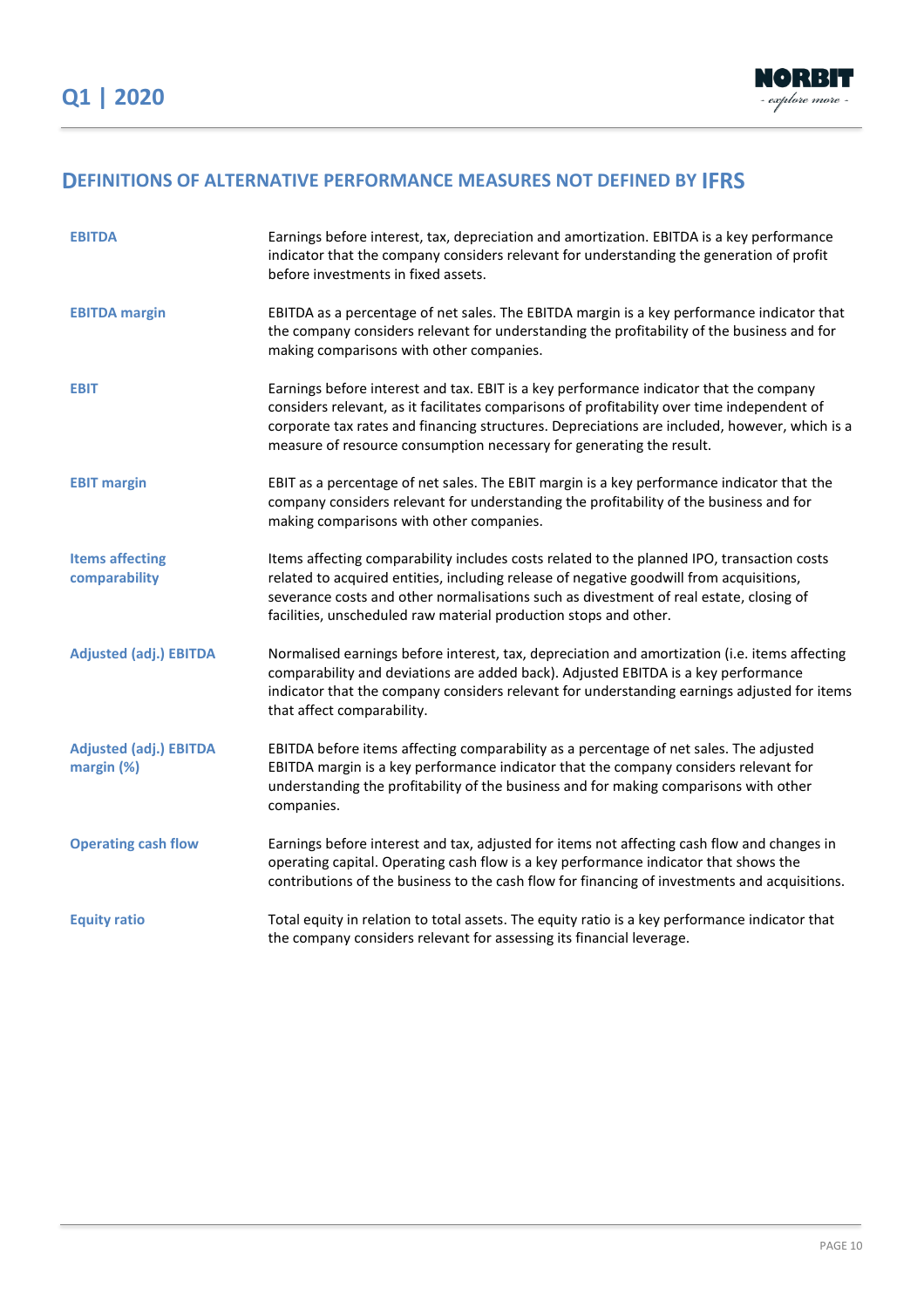# Condensed consolidated statement of profit and loss

| <b>Amounts in NOK 000's</b>             | <b>Note</b>    | Q1 2020 | Q1 2019 |
|-----------------------------------------|----------------|---------|---------|
|                                         |                |         |         |
| Revenues                                | $\overline{2}$ | 151 571 | 157 696 |
| Other gains and losses                  |                |         | 10865   |
| Raw materials and change in inventories |                | 68 194  | 70 680  |
| Employee benefit expenses               |                | 41 698  | 32766   |
| Depreciation and amortization expenses  |                | 11 3 18 | 9464    |
| Other operating expenses                |                | 25 690  | 15 017  |
|                                         |                |         |         |
| <b>Operating profit</b>                 |                | 4671    | 40 634  |
|                                         |                |         |         |
| Net financial items                     | $\overline{7}$ | 1 2 3 1 | 365     |
|                                         |                |         |         |
| Profit before tax                       |                | 5902    | 40 999  |
|                                         |                |         |         |
| Income tax expense                      |                | $-1034$ | $-6975$ |
|                                         |                |         |         |
| Profit for the period                   |                | 4869    | 34 0 24 |
|                                         |                |         |         |
| Attributable to:                        |                |         |         |
| Owners of the Company                   |                | 4873    | 33 981  |
| Non-controlling interests               |                | $-4$    | 43      |
|                                         |                | 4869    | 34 024  |
| Earnings per share                      |                |         |         |
| Basic (NOK per share)                   | 5              | 0,09    | 0,78    |
| Diluted (NOK per share)                 | 5              | 0,09    | 0,78    |

# Condensed consolidated statement of comprehensive income

| Amounts in NOK 000's                                          | <b>Note</b> | Q1 2020 | Q1 2019 |
|---------------------------------------------------------------|-------------|---------|---------|
|                                                               |             |         |         |
| Profit for the period                                         |             | 4869    | 34 0 24 |
|                                                               |             |         |         |
| Items that may be reclassified to profit or loss              |             |         |         |
| Exchange differences on translation of foreign operations     |             | $-73$   | 8       |
| Other comprehensive income for the period, net of tax         |             | $-73$   | 8       |
|                                                               |             |         |         |
| Total comprehensive income for the period                     |             | 4795    | 34 032  |
|                                                               |             |         |         |
| Total comprehensive income for the period is attributable to: |             |         |         |
| Owners of the Company                                         |             | 4799    | 33 989  |
| Non-controlling interests                                     |             | $-4$    | 43      |
|                                                               |             | 4795    | 34 032  |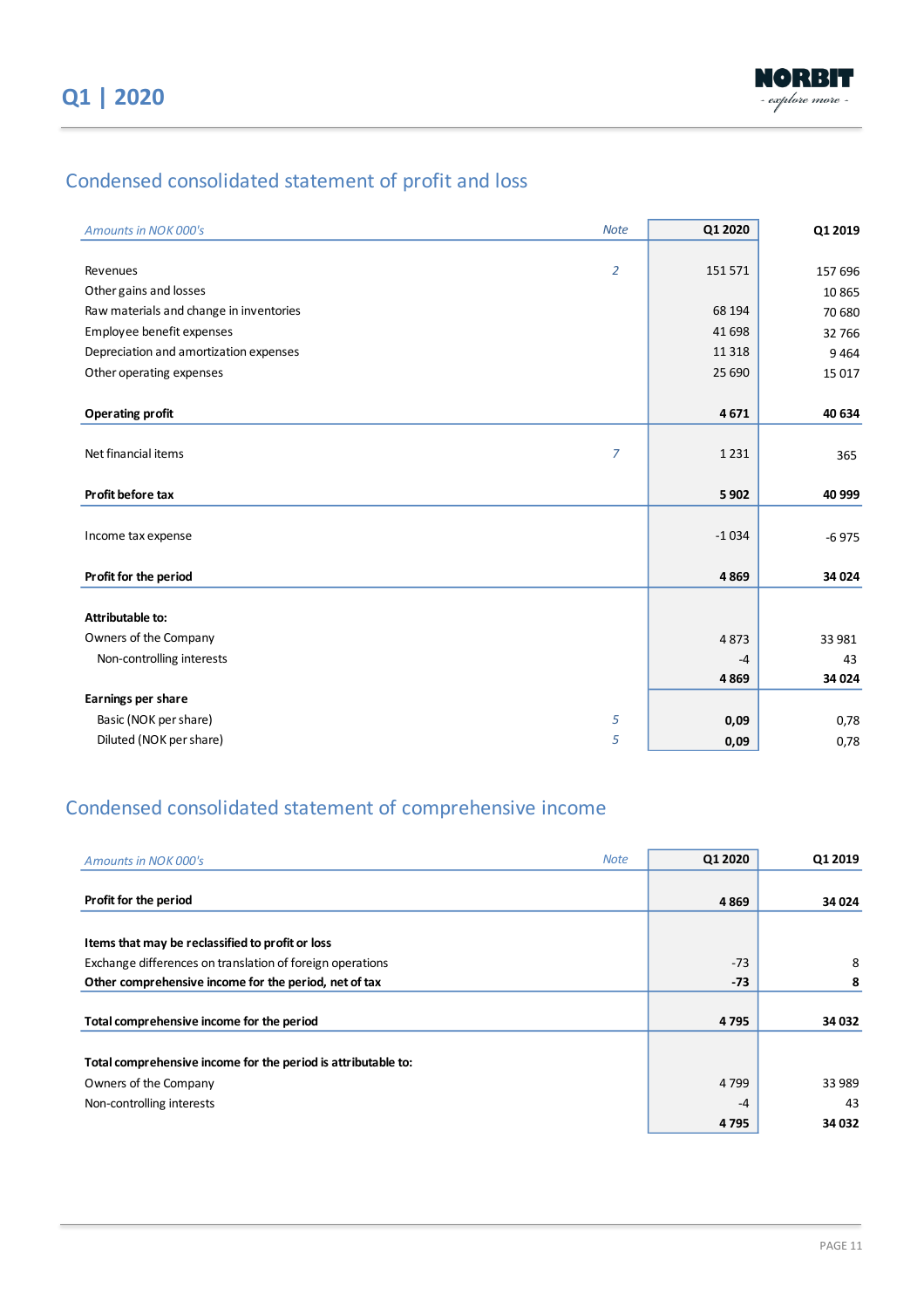# Condensed consolidated statement of financial position

| <b>Note</b><br>Amounts in NOK 000's               | 31.03.2020 | 31.12.2019 |
|---------------------------------------------------|------------|------------|
|                                                   |            |            |
| <b>ASSETS</b>                                     |            |            |
| Land and property, plant and equipment            | 91 309     | 78 653     |
| 3<br>Intangible assets                            | 147942     | 135 318    |
| Deferred tax asset                                | 24 652     | 25 6 23    |
| Investments accounted for using the equity method | 3699       | 2872       |
| Shares in other companies                         | 100        | 100        |
| <b>Total non-current assets</b>                   | 267 701    | 242 567    |
|                                                   |            |            |
| Inventories                                       | 159 743    | 167801     |
| Trade receivables                                 | 156 551    | 149 877    |
| Other receivables and prepayments                 | 26 670     | 18086      |
| Derivative financial instruments<br>6             | 637        |            |
| Bank deposits                                     | 25 1 24    | 21 680     |
| <b>Total current assets</b>                       | 368724     | 357 443    |
|                                                   |            |            |
| <b>Total assets</b>                               | 636 425    | 600 010    |

| <b>Amounts in NOK 000's</b>          | <b>Note</b> | 31.03.2020 | 31.12.2019 |
|--------------------------------------|-------------|------------|------------|
|                                      |             |            |            |
| <b>LIABILITIES</b>                   |             |            |            |
|                                      |             |            |            |
| <b>Borrowings</b>                    |             | 47591      | 15843      |
| Lease liabilities                    |             | 3 0 0 3    | 3 9 5 4    |
| Other liabilities                    |             | 316        | 341        |
| <b>Total non-current liabilities</b> |             | 50 910     | 20 138     |
|                                      |             |            |            |
| Trade payables                       |             | 78 475     | 89 161     |
| Other payables                       |             | 50776      | 39 26 2    |
| <b>Current tax liabilities</b>       |             | 344        |            |
| <b>Borrowings</b>                    |             | 3 4 6 0    | 3 4 2 9    |
| Lease liabilities                    |             | 4085       | 4 4 4 1    |
| <b>Total current liabilities</b>     |             | 137 141    | 136 294    |
|                                      |             |            |            |
| <b>Total liabilities</b>             |             | 188 051    | 156 431    |
|                                      |             |            |            |
| Share capital                        | 5           | 5679       | 5679       |
| Share premium                        |             | 275 433    | 275 433    |
| Retained earnings                    |             | 166 722    | 161 923    |
| Non-controlling interests            |             | 540        | 544        |
| <b>Total equity</b>                  |             | 448 374    | 443 579    |
|                                      |             |            |            |
| <b>Total equity and liabilities</b>  |             | 636 425    | 600 010    |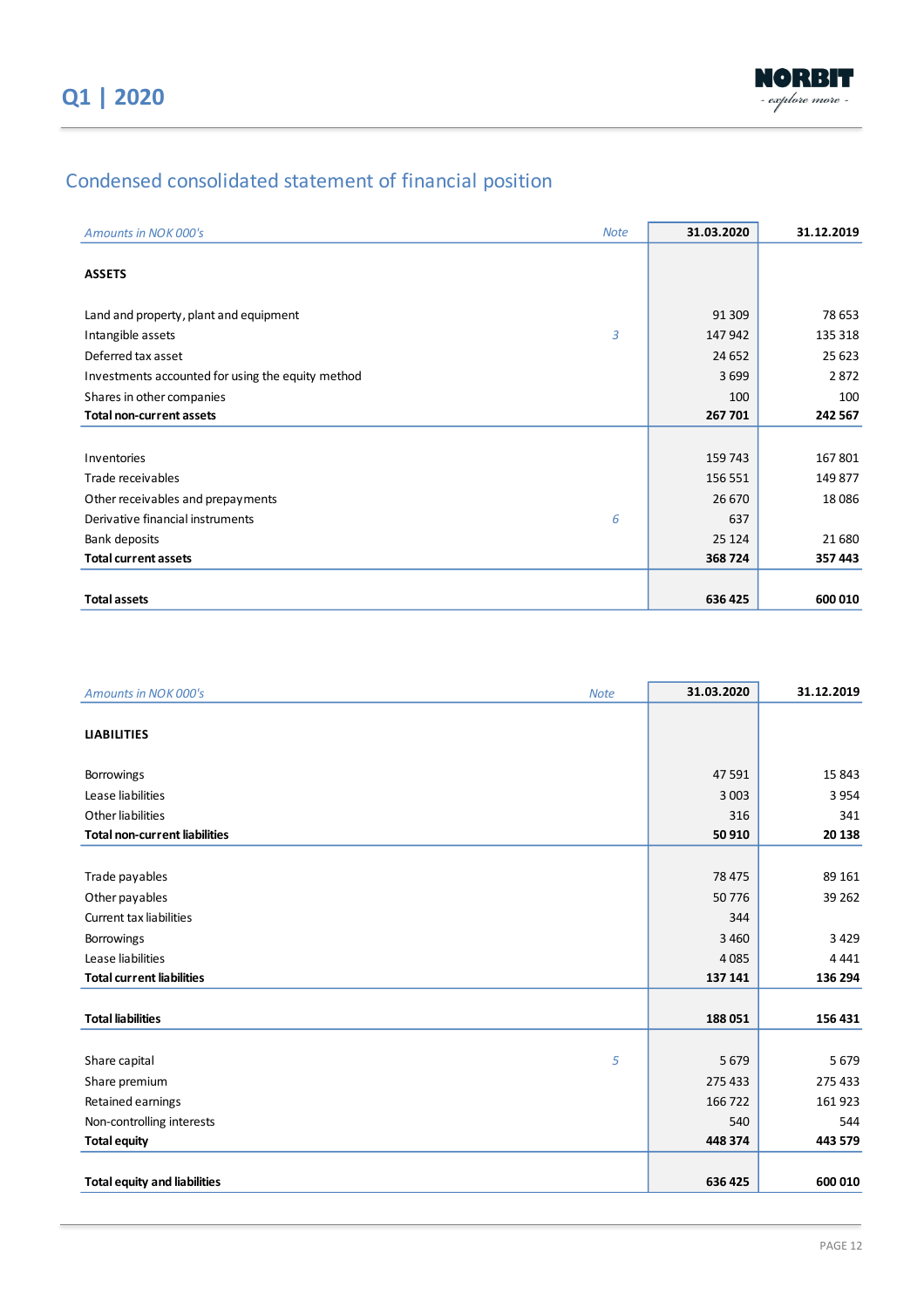# Condensed consolidated statement of changes in equity

|                                           |             |               | <b>Attributable to owners</b> |                      |         |                                  |                     |
|-------------------------------------------|-------------|---------------|-------------------------------|----------------------|---------|----------------------------------|---------------------|
|                                           | <b>Note</b> | Share capital | Share<br>premium              | Retained<br>earnings | Total   | Non-<br>controlling<br>interests | <b>Total equity</b> |
| Balance at 31 December 2019               |             | 5679          | 275433                        | 161923               | 443 034 | 544                              | 443 579             |
| Profit for the period                     |             |               |                               | 4873                 | 4873    | $-4$                             | 4869                |
| Other comprehensive income                |             |               |                               | $-73$                | $-73$   |                                  | $-73$               |
| Total comprehensive income for the period |             | 0             | 0                             | 4799                 | 4799    | $-4$                             | 4795                |
| Balance at 31 March 2020                  |             | 5679          | 275433                        | 166722               | 447834  | 540                              | 448 374             |

|                                                      |               | <b>Attributable to owners</b> |                             |          |                                  |                     |
|------------------------------------------------------|---------------|-------------------------------|-----------------------------|----------|----------------------------------|---------------------|
| <b>Note</b>                                          | Share capital | Share<br>premium              | <b>Retained</b><br>earnings | Total    | Non-<br>controlling<br>interests | <b>Total equity</b> |
| Balance at 31 December 2018                          | 434           | 43820                         | 103 939                     | 148 193  | 9723                             | 157 915             |
| Profit for the period                                |               |                               | 33 981                      | 33 981   | 43                               | 34 0 24             |
| Other comprehensive income                           |               |                               | 8                           | 8        |                                  | 8                   |
| Total comprehensive income for the period            | 0             | 0                             | 33 989                      | 33 989   | 43                               | 34 032              |
|                                                      |               |                               |                             |          |                                  |                     |
| Transaction with owners in their capacity as owners: |               |                               |                             |          |                                  |                     |
| Transaction with non-controlling interest            |               |                               | $-14374$                    | $-14374$ | $-8423$                          | $-22797$            |
| Dividends paid                                       |               |                               | $-6000$                     | $-6000$  |                                  | $-6000$             |
| <b>Total transactions with owners</b>                | 0             | 0                             | $-20374$                    | $-20374$ | -8423                            | -28 797             |
| Balance at 31 March 2019                             | 435           | 43820                         | 117554                      | 161807   | 1342                             | 163 150             |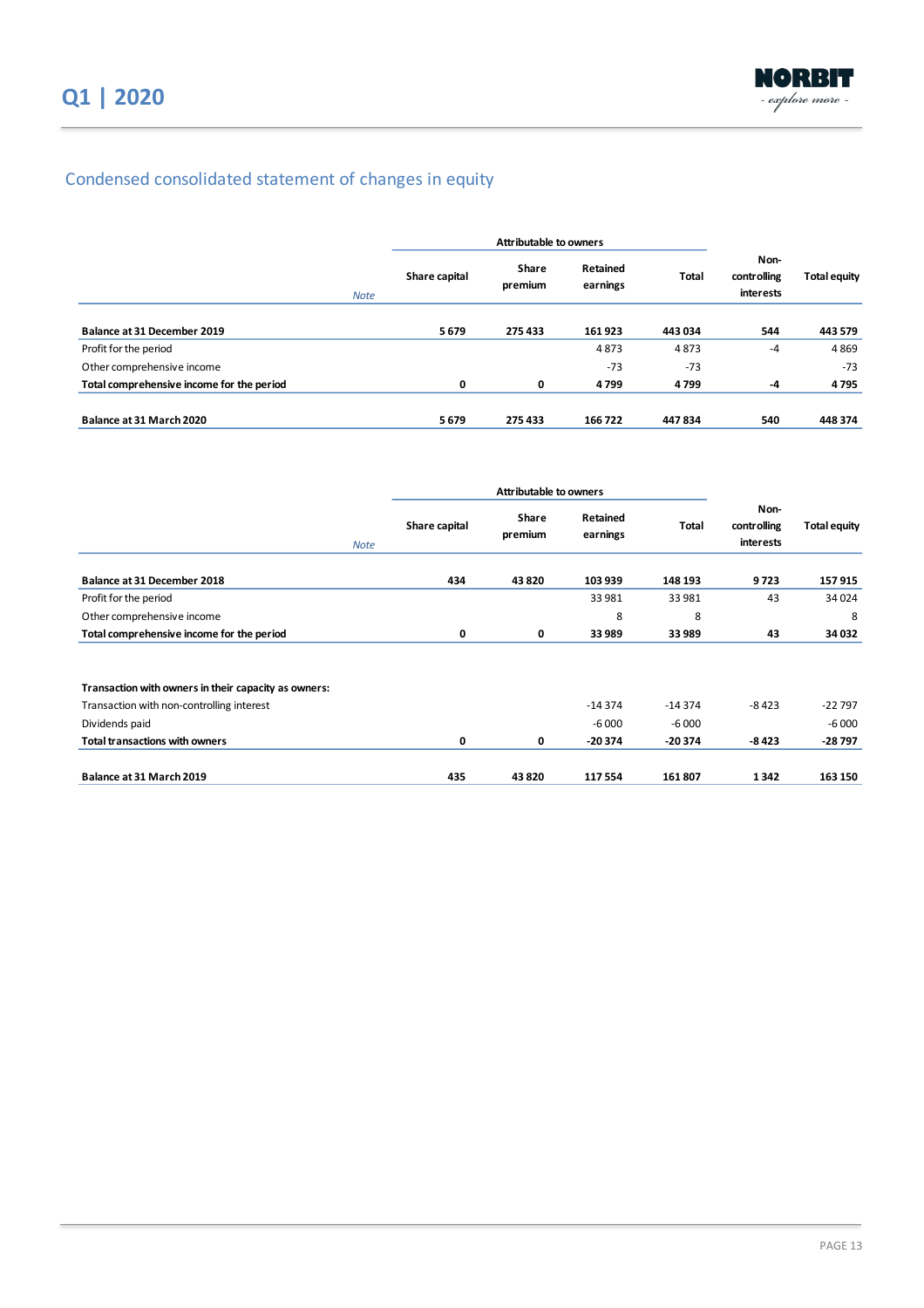# Condensed consolidated statement of cash flows

| <b>Amounts in NOK 000's</b>                          | <b>Note</b> | Q1 2020  | Q1 2019  |
|------------------------------------------------------|-------------|----------|----------|
|                                                      |             |          |          |
| Profit for the period                                |             | 4869     | 34 0 24  |
|                                                      |             |          |          |
| Adjustments for:                                     |             |          |          |
| Income tax expense recognised in profit or loss      |             | 1034     | 6975     |
| Share of profit of associates                        |             | $-587$   |          |
| Investment income recognised in profit or loss       |             |          | $-10865$ |
| Depreciation and amortization                        |             | 11 3 18  | 9464     |
| Movements in working capital:                        |             |          |          |
| (Increase)/decrease in trade receivables             |             | $-6674$  | $-23297$ |
| (Increase)/decrease in inventories                   |             | 8058     | $-18565$ |
| Increase/(Decrease) in trade payables                |             | $-10686$ | 4 4 4 0  |
| Increase/(decrease) in accruals                      |             | 2 4 8 9  | 10 503   |
| Net cash generated by operating activities           |             | 9821     | 12 679   |
|                                                      |             |          |          |
| Cash flows from investing activities                 |             |          |          |
| Payments for property, plant and equipment           | 3           | $-17611$ | $-4198$  |
| Payments for intangible assets                       | 3           | $-19834$ | $-20789$ |
| Net cash inflow on acquisition of subsidiaries       |             |          | 422      |
| Net cash (used in)/generated by investing activities |             | $-37445$ | $-24565$ |
| Cash flows from financing activities                 |             |          |          |
| Transactions with non-controlling interests          |             |          | $-19254$ |
| Proceeds from borrowings                             |             | 32 700   | 103 982  |
| Repayment of borrowings                              |             | $-1663$  | $-82097$ |
| Net change in overdraft facility                     |             | 31       | 10 4 19  |
| Dividends paid                                       |             |          | $-6000$  |
| Net cash (used in)/generated by financing activities |             | 31 068   | 7049     |
|                                                      |             |          |          |
| Net increase in bank deposits                        |             | 3444     | $-4836$  |
| Bank deposits at the beginning of the period         |             | 21 680   | 9091     |
| Bank deposits at the end of the period               |             | 25 1 24  | 4 2 5 4  |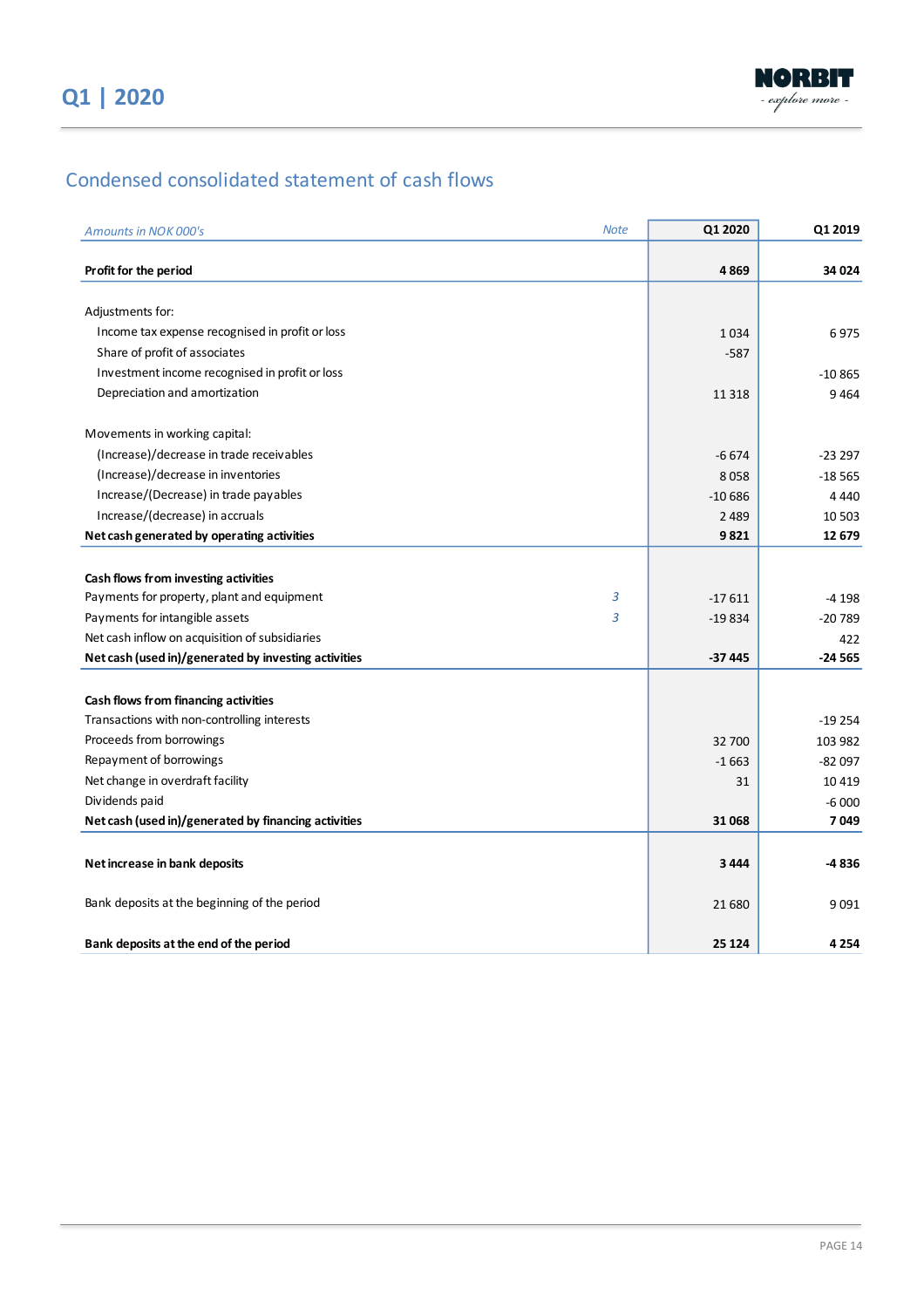

## Notes to the condensed consolidated financial statements

#### **Note 1 | Accounting principles**

#### **General information**

NORBIT is a knowledge-based group that delivers tailor-made high technology products and services to industrial customers in the global market. NORBIT's vision is to be recognized as world class, enabling people to explore more.

The group head office is located in Trondheim. In addition, in Q1 2020 the Group also had operations in Norway from Asker, Røros, Selbu and Gjøvik, as well as foreign operations in Sopot / Gdansk, Vienna, Budapest, Lanciano, Singapore, Shanghai, Gothenburg and Santa Barbara CA.

The business includes the development, manufacture and delivery of products, systems and services based on electronics. Norbit Oceans and Norbit ITS constitute the Group's primary market segments in 2020. The PIR segment is the Group's R&D and manufacturing capacities.

#### **Basis of preparation**

The interim consolidated statements forthe first quarter 2020, ending 31 March 2020, were prepared in accordance with IAS 34 Interim Financial Reporting. The interim consolidated financial statements do not include all information and disclosures required in the annual financial statements, and should be read in conjunction with the group's annual report for 2019. The consolidated condensed statements are unaudited.

The accounting policies adopted in the interim financial statements are consistent with the standards and interpretations followed by the preparation of the Group's annual financial statements for the year ended 31 December 2019.

The new standards and interpretations effective from 1 January 2020 do not have a significant impact on the Group's consolidated interim financialstatements.

#### **Judgements, estimates and assumptions**

The preparation of accounts in accordance with IFRS requires the use of estimates. Furthermore,the application of the company's accounting policies requires managementto exercise judgments. Estimates and subjective judgements are based on past experience and otherfactors that are considered appropriate. Actual results may deviate from these estimates.

The significant judgements, estimates and assumptions communicated in the consolidated financial statements as of 31 December 2019 also apply to these interim financial statements. Following the outbreak of the Covid-19 pandemic, all significant estimates and underlying assumptions have been reviewed in light of the new macroeconomic situation caused by the pandemic. In preparing these interim financialstatements NORBIT has focused on estimates and assumptions related to impairment assessment of intangible assets and expected loss on accounts receivables.

NORBIT has not experienced any major disruption to its operations caused by the Covid-19 pandemic.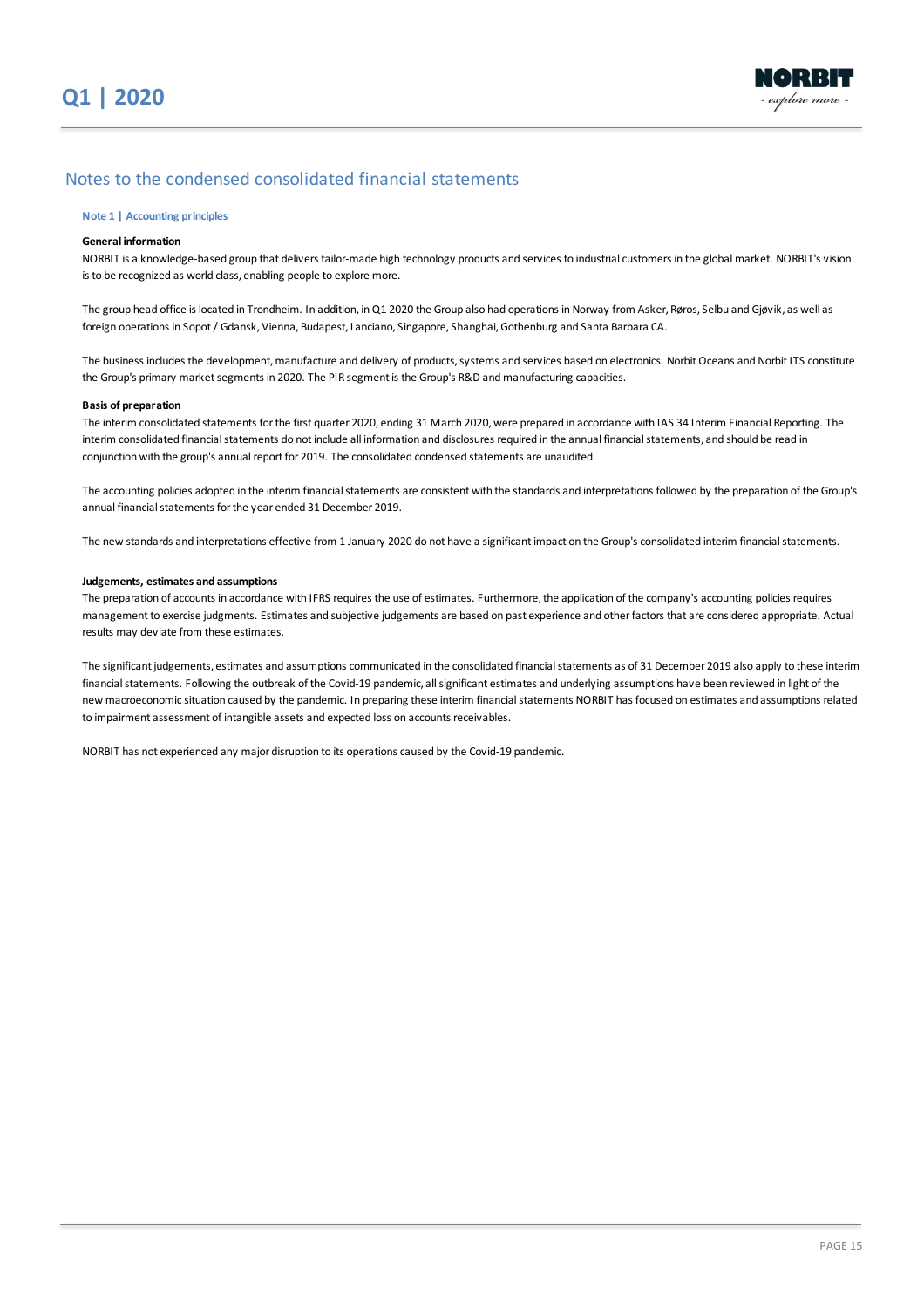#### **Note 2 | Segmentinformation**

The operating segments are aligned with the internal reporting and the operating segments are components of the Group that are evaluated regularly by the managementteam. The operating segments are Oceans, Intelligent Traffic Systems (ITS) and ProductInnovation and Relization (PIR). Oceans delivertailored technology solutions to the global maritime markets. ITS is an independent supplier of tailored connectivity solutions based on short range communication technology to intelligent traffic systems. PIR is enabling innovation and contract manufacturing to long-term key clients.

| Amounts in NOK 000's                    | Q1 2020 |            |         |             |         |
|-----------------------------------------|---------|------------|---------|-------------|---------|
|                                         | Oceans  | <b>ITS</b> | PIR     | Group/elim. | Total   |
| Revenues                                | 51771   | 45 152     | 63 0 27 | $-8379$     | 151571  |
| Raw materials and change in inventories | 20573   | 19 2 61    | 31 4 68 | $-3108$     | 68 194  |
| Operating expenses                      | 26 182  | 9373       | 33 304  | $-1470$     | 67388   |
| <b>EBITDA</b>                           | 5016    | 16518      | $-1745$ | $-3801$     | 15 989  |
| <b>EBITDA</b> margin                    | 10%     | 37%        | -3%     |             | 11%     |
| Depreciation                            | 1046    | 312        | 3 2 3 0 | 464         | 5053    |
| Amortization and impairment             | 1868    | 3 2 0 5    | 1 1 9 3 |             | 6265    |
| <b>EBIT</b>                             | 2 1 0 2 | 13 000     | $-6167$ | -4 265      | 4671    |
| Total financial items (not allocated)   |         |            |         |             | 1231    |
| Profit before tax                       |         |            |         |             | 5902    |
| Taxes (not allocated)                   |         |            |         |             | $-1034$ |
| Profit after tax                        |         |            |         |             | 4869    |
| <b>Timing of revenues</b>               |         |            |         |             |         |
| - At point in time                      | 38 987  | 45 152     | 55 641  |             |         |
| - Over time                             | 12784   |            | 7386    |             |         |

Total **51 771 45 152 63 027**

| Amounts in NOK 000's                    | Q1 2019  |            |         |             |         |
|-----------------------------------------|----------|------------|---------|-------------|---------|
|                                         | Oceans   | <b>ITS</b> | PIR     | Group/elim. | Total   |
| Revenues                                | 58 918   | 36013      | 68 4 49 | $-5684$     | 157 696 |
| Other gains and losses                  |          |            |         | 10865       | 10865   |
| Raw materials and change in inventories | 23 5 27  | 9887       | 38096   | -832        | 70 680  |
| Operating expenses                      | 18 4 8 0 | 9341       | 22 453  | $-2491$     | 47783   |
| <b>EBITDA</b>                           | 16 910   | 16784      | 7900    | 8503        | 50098   |
| <b>EBITDA</b> margin                    | 29%      | 47%        | 12%     |             | 32%     |
| Depreciation                            | 432      | 382        | 3 3 4 9 | 282         | 4444    |
| Amortization and impairment             | 3 2 8 6  | 995        | 739     | 0           | 5020    |
| <b>EBIT</b>                             | 13 192   | 15408      | 3812    | 8221        | 40 634  |
| Total financial items (not allocated)   |          |            |         |             | 365     |
| Profit before tax                       |          |            |         |             | 40 999  |
| Taxes (not allocated)                   |          |            |         |             | $-6975$ |
| Profit after tax                        |          |            |         |             | 34024   |
| <b>Timing of revenues</b>               |          |            |         |             |         |
| - At point in time                      | 54 011   | 36013      | 62 951  |             |         |
| - Over time                             | 4907     |            | 5498    |             |         |
| Total                                   | 58 918   | 36013      | 68 449  |             |         |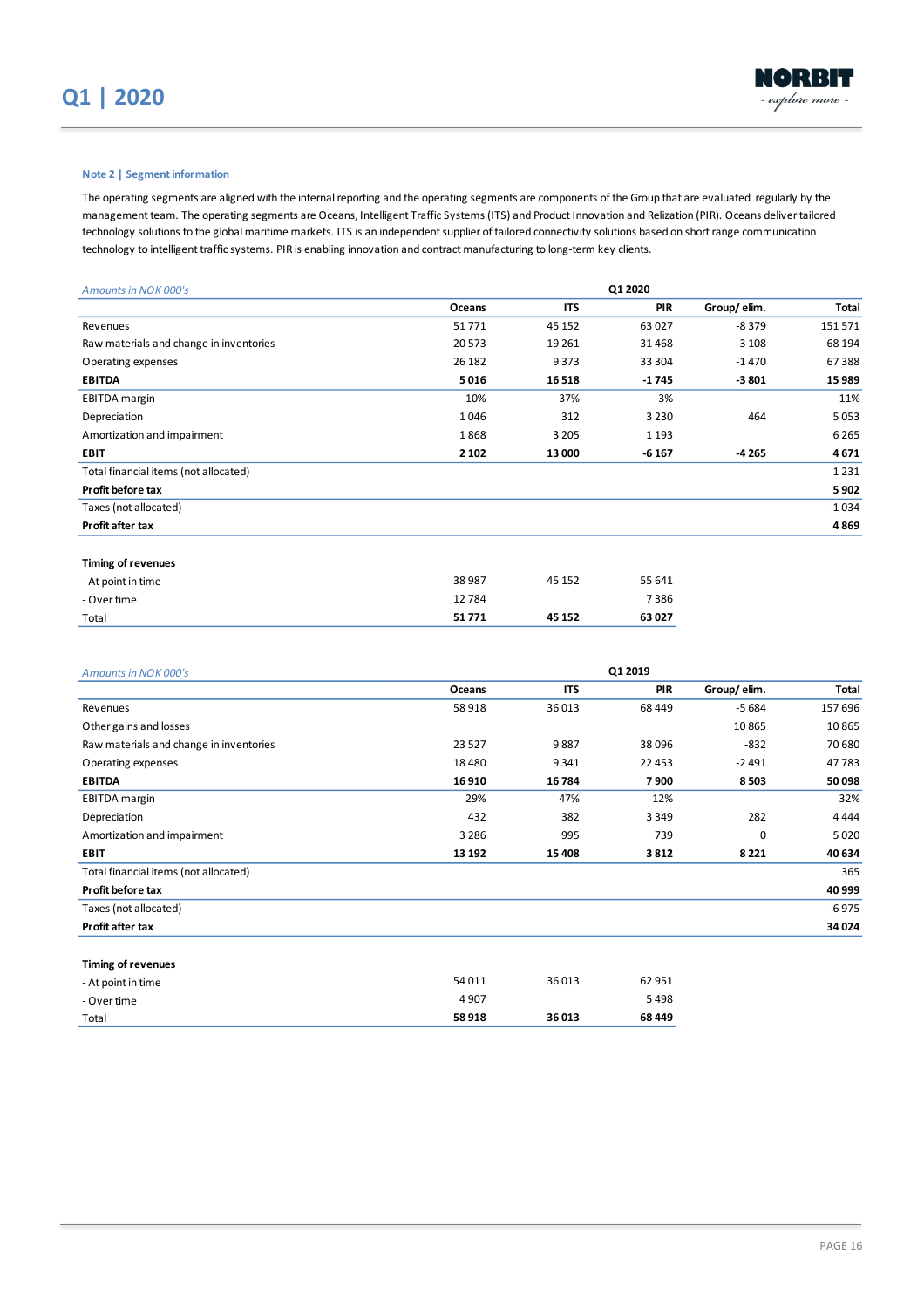

#### **Note 3** | **Significant transactions**

#### *Development and acquisition of intangible assets*

The Group made capital expenditure of TNOK 19 834 in intangible assets in Q1 2020. These capital expenditures was primarily related to broadening the product offering in Oceans, and projects within the ITS and PIR segments. The development projects progressed as planned during the first quarter, despite the challenges occurring related to the covid-19 pandemic.

#### *Facility expansion*

During Q1 the total investment in the expansion of the production facilities amounted to TNOK 8 032 and TNOK 9 580 in machinery and equipment.

#### *Long term facility*

The group has during Q1 2020 drawn TNOK 32 700 of the long term facility of TNOK 150 000. The group has an undrawn short term facility of TNOK 130 000.

#### **Note 4 | Subsequent events**

There are no material subsequent events after the end of Q1 2020 or Q1 2019.

#### **Note 5 | Earnings per share**

| <b>Amounts in NOK</b>                                                                | Q1 2020    | Q1 2019    |
|--------------------------------------------------------------------------------------|------------|------------|
| Basic earnings per share                                                             |            |            |
| Total basic earnings per share attributable to the ordinary equity                   |            |            |
| holders of the company                                                               | 0,09       | 0.78       |
|                                                                                      |            |            |
| Diluted earnings per share                                                           |            |            |
| Total diluted earnings per share attributable to the ordinary                        |            |            |
| equity holders of the company                                                        | 0,09       | 0,78       |
|                                                                                      |            |            |
| Reconciliations of earnings used in calculating earnings per share                   |            |            |
| <b>Amounts in NOK 000's</b>                                                          | Q1 2020    | Q1 2019    |
| Basic earnings per share                                                             |            |            |
| Profit from continuing operations attributable to the ordinary equity holders of the |            |            |
| company:                                                                             |            |            |
| Used in calculation basic earnings per share                                         | 4873       | 33 981     |
| Used in calculating diluted earnings per share                                       | 4873       | 33981      |
|                                                                                      |            |            |
| Weighted average number of shares used as the denominator                            |            |            |
| <b>Number</b>                                                                        | Q1 2020    | Q1 2019    |
|                                                                                      |            |            |
| Weighted average number of ordinary shares and potential ordinary shares used as     |            |            |
| the denominator in calculating diluted earnings per share                            | 56 786 918 | 43 429 500 |

*Basic earrnings pershare*

Basic earnings per share amounts are calculated by dividing net profit for the period attributable to ordinary equity holders of the parent company by the weighted average number of ordinary shares outstanding during the period.

*Diluted earnings pershare*

Diluted earnings pershare amounts are calculated by dividing the net profit attributable to ordinary equity holders of the parent company by the weighted average number of ordinary shares outstanding during the year plus the number of ordinary shares that would be issued without consideration due to potential ordinary shares.